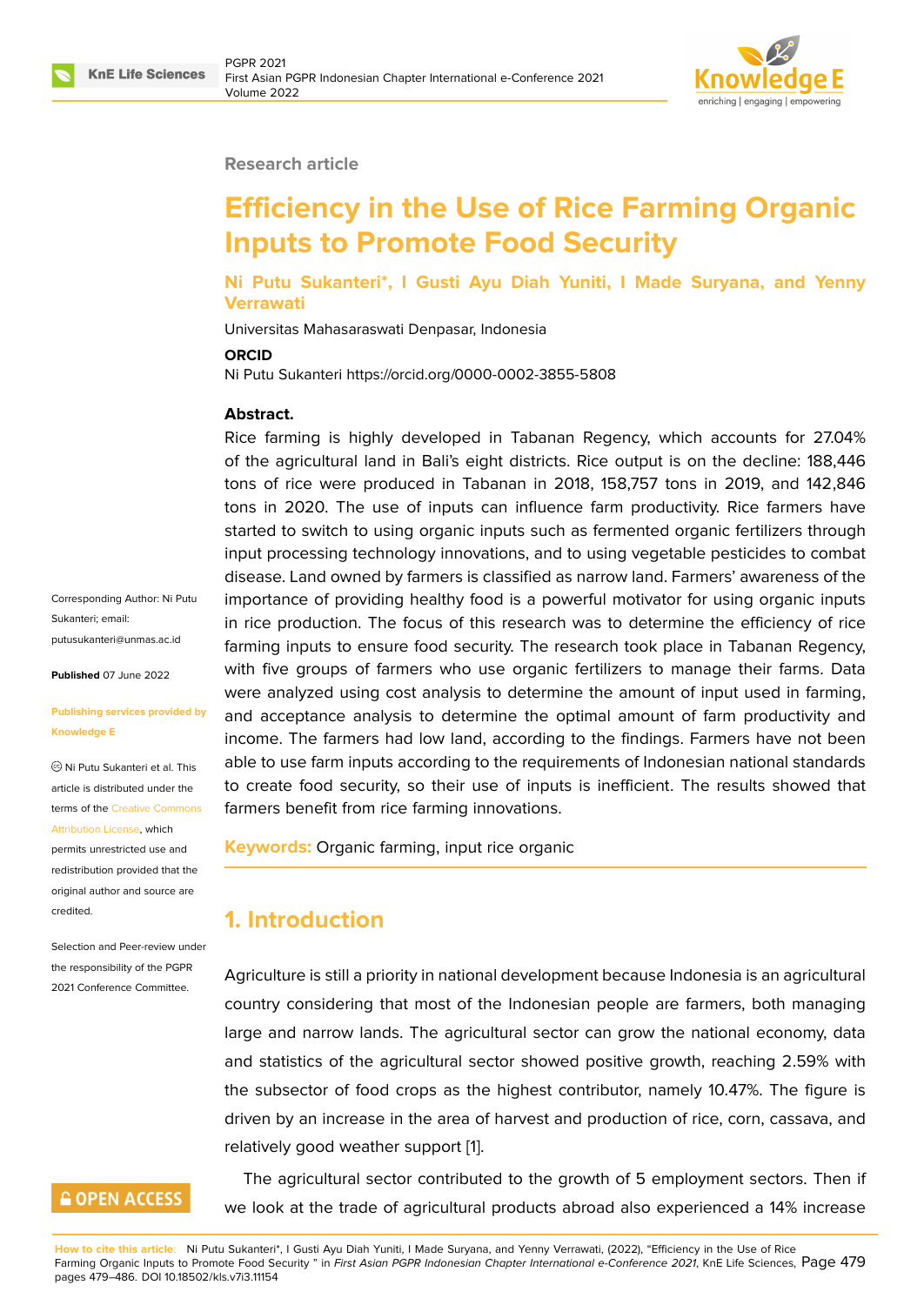with 3 main commodities, namely coffee, medicinal plants, and spices, Therefore the agricultural sector has a great opportunity to improve the National Economy.

Rice production in Bali Province according to the Central Statistics Agency of Bali Province (2021) showed that from 2018 to 2020, Tabanan regency is the district with the largest number of rice production in Bali. In 2018 amounted to 188,446 tons, in 2019 amounted to 158,757, and in 2020 amounted to 142,846 tons of dry milled grain. Total rice production in the province of Bali by Regency and City in 2018 to 2020

| <b>Regency/ City</b> | <b>Harvested Area (ha)</b> |        | <b>Production (tons)</b> |         |         |         |
|----------------------|----------------------------|--------|--------------------------|---------|---------|---------|
|                      | 2018                       | 2019   | 2020                     | 2018    | 2019    | 2020    |
| Jembrana             | 10.419                     | 9.589  | 9.001                    | 61.005  | 60.129  | 47.178  |
| Tabanan              | 32.475                     | 26.607 | 25.270                   | 188.446 | 158.757 | 142.846 |
| <b>Badung</b>        | 17.700                     | 12.943 | 13.629                   | 109.583 | 85.476  | 83.587  |
| Gianyar              | 19.025                     | 17.367 | 15.157                   | 118.833 | 100.867 | 91.623  |
| Klungkung            | 2.862                      | 4.132  | 3.768                    | 18.097  | 28.690  | 25.765  |
| Bangli               | 3.358                      | 2.588  | 2.737                    | 13.946  | 13.401  | 13.626  |
| Karangasem           | 8.113                      | 6.846  | 6.979                    | 49.905  | 40.625  | 41.010  |
| <b>Buleleng</b>      | 13.430                     | 12.798 | 11.289                   | 82.272  | 73.121  | 62.836  |
| Denpasar             | 3.596                      | 2.449  | 3.152                    | 24.980  | 18.255  | 23.697  |
| Total :              | 110.978                    | 95.319 | 90.982                   | 667069  | 579 321 | 532 168 |

Table 1: Production and area of Rice Harvest in Bali.

Source : Processed by secondary data , 2020

Fluctuations in rice production in Bali are caused by various constraints both internally and externally. Internal problems faced are low ownership of farmers' land, degradation of Balinese farmers, limited farming inputs, and decreased farmer motivation. While external factors faced competition between businesses, shifting jobs from farmers to non-agriculture.

The integration system of livestock rice is one of the innovations in the development of agricultural and livestock businesses in an area launched in 2002 to increase integrated rice productivity in the rural sector. The integration system of livestock rice farming is an economic model to evaluate the economy of farmers' households. In this case, farmers play a role both as producers and consumers who allocate resources for agricultural production [2].

Another problem is the fluctuating grain prices, the high price of subsidized fertilizers, and dependence on middlemen in selling their crops, the quality of human resources causes still [lim](#page-6-1)ited cause the household economy of farmers has not fully increased.

Rice farming production requires labor production factors, agricultural land, capital, seeds, fertilizers, and pesticides. Production factors that become agricultural inputs that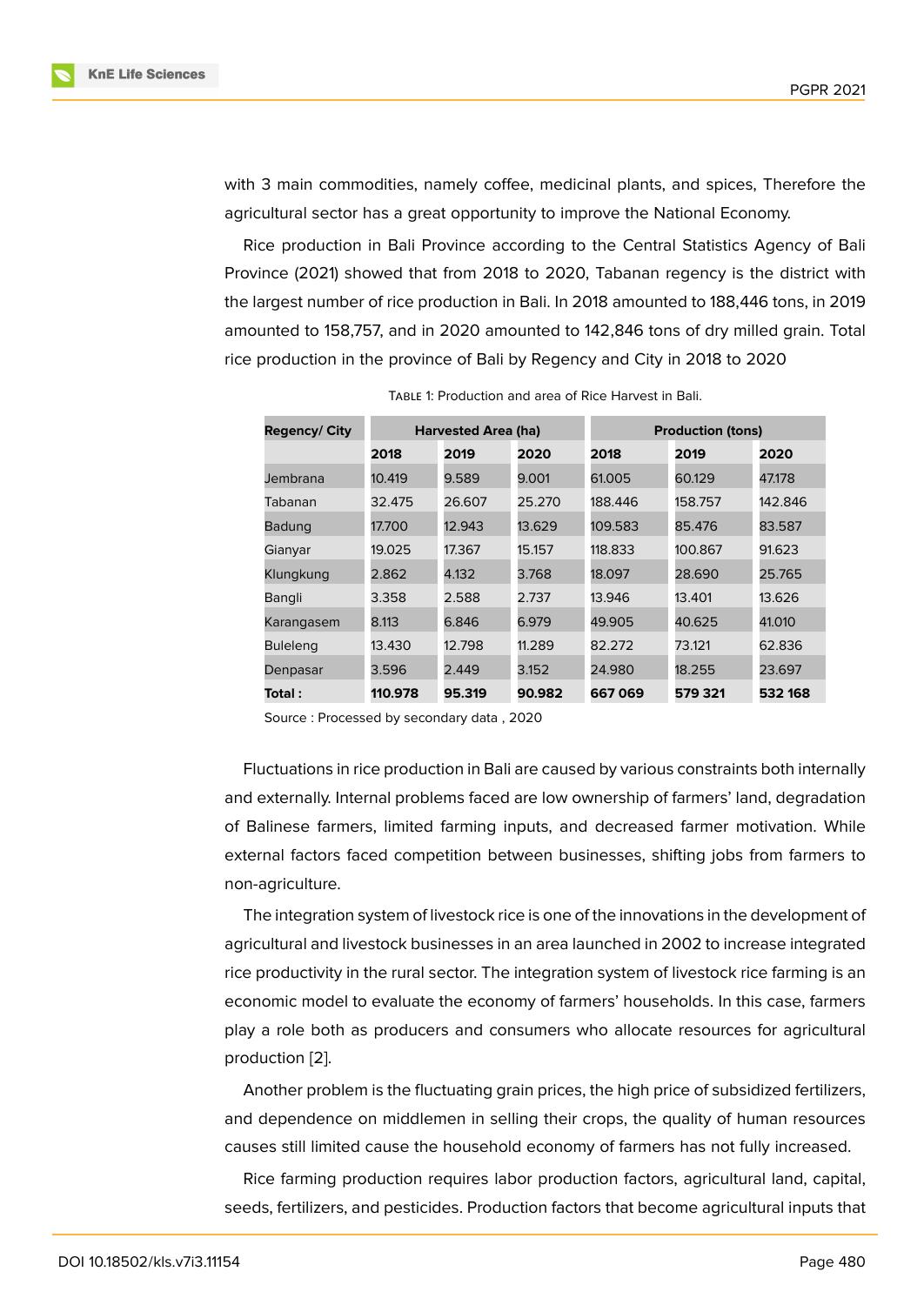affect the potential to increase production to obtain optimal output as a solution for the government seek action in the production of farming [3] .

Optimal production is the allocation of rice farming production resources and the range of fluctuations in input and output prices in optimal farming conditions<sup>10.</sup> To increase food production and food safety, the govern[me](#page-6-2)nt has established agricultural policies based on the use of organic inputs through the integrated system of livestock crops since 2009 to support agricultural productivity through cooperation between the Agricultural R&D Agency and the Governor of Bali. This program is motivated by the increasingly widespread transfer of agricultural land functions in Bali.

Selemadeg District is one of the areas included in the cultivation of rice farming using organic inputs, 60 farmers produce rice with the integration system of Balinese cattle rice. Rice farming is carried out to implement agricultural innovations to reduce the use of chemical inputs in rice farming.

The purpose of the research is to determine the productivity of rice farming in the East Selemadeg District in the use of organic inputs in rice farming and to determine the ratio of revenues and costs in rice farming.

## **2. Method**

The research was carried out in the Selemadeg sub-district, the location was determined deliberately with the consideration that the Selemadeg sub-district is one of the areas included in the management of rice farming using organic inputs. farmers who produce rice with an integrated system of Balinese cattle rice. Rice farming is carried out in an effort to implement farming innovations to reduce the use of chemical inputs in rice farming. There are 60 farmers who are respondents

The analysis used is Income Analysis

Formula:

- $\pi$  = TR -TC
- $TR = P \times Q$
- $TC = FC + VC$

Descrition :

- $\pi$  = Farm income
- TR = Total Revenue
- TC = Total Cost
- FC = Fixed Cost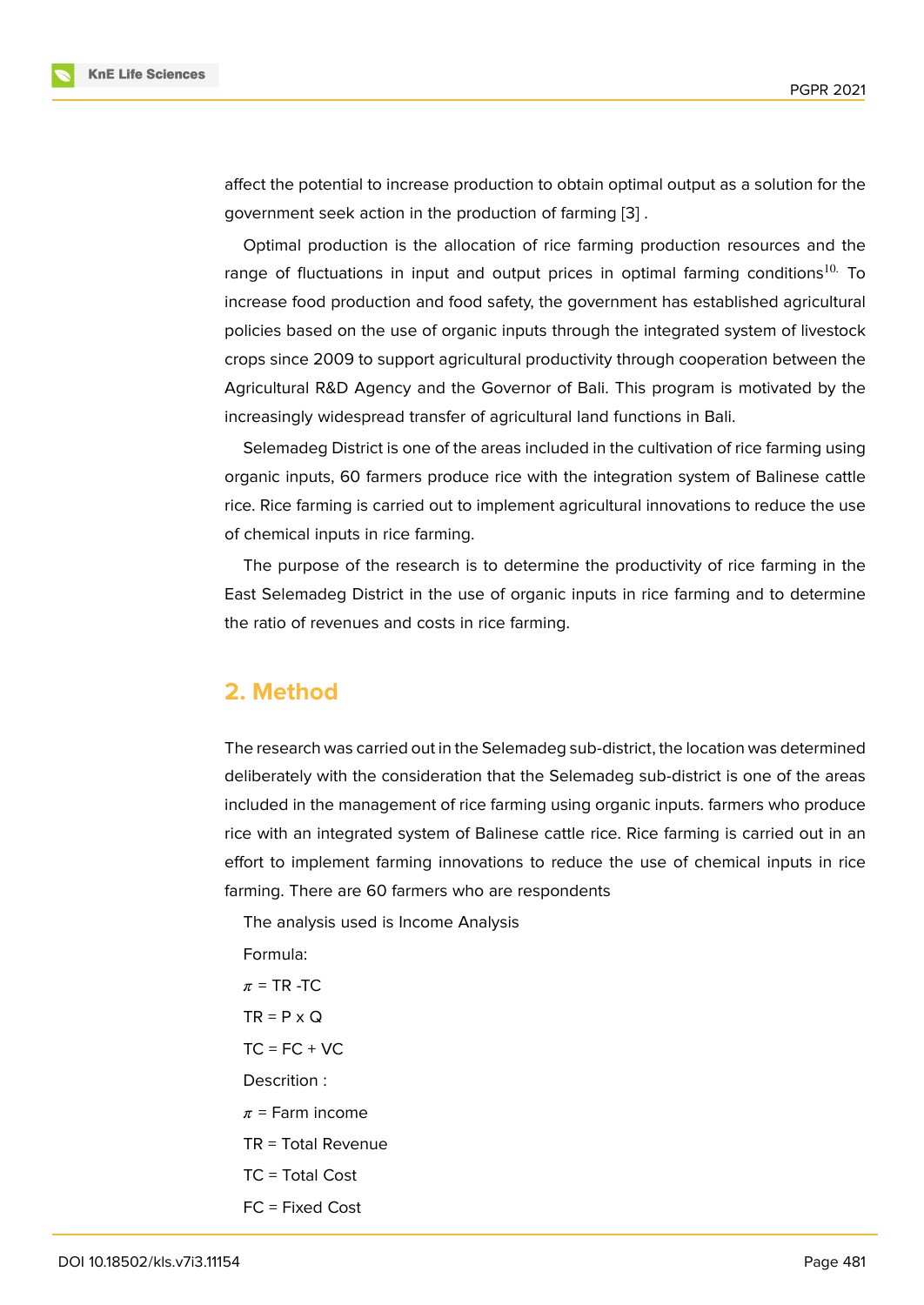- VC = Variabel Cost
- $Q = Product$
- $P = Price$

b. Feasibility analysis

Soekartawi (2002) states that to determine the feasibility of a business can be calculated using Revenue Cost Ratio (R/C-ratio) analysis. Revenue Cost Ratio otherwise known as the ratio (ratio) between Total Revenue (TR) and Total Cost (TC), which is formulated below :

 $R/C = TR/TC$ 

Description :

TR = Total Revenue (Rp)

TC = Total Cost (Rp)

R/C = Comparison between total revenue and total cost

R/C = 1means that the farm does not make a profit and does not lose or break even,

 $R/C < 1$ , shows that the business is not worth the effort,

R/C >1, farming is worth working on

# **3. Result and Discussion**

### **3.1. Integrated agricultural system technology in realizing food safety**

Food availability is related to food supply through production, distribution, and exchange. Food production is determined by a variety of factors, including land ownership and use; land type and management; selection, breeding, and management of crops; breeding and management of farm animals; and harvesting.

Agricultural technology innovation will be more important because the government is determined to realize food that is safe to consume so that agricultural technology innovation plays a considerable role in improving rice productivity.

Agricultural crop production can be affected by changes in temperature and rainfall. Land, water, and energy utilization to grow foodstuffs often compete with other needs.

Efforts to overcome the food threat needed in the population, especially rice food needs become unbalanced with the availability of rice food produced throughout the year due to changes in various factors in a region [4].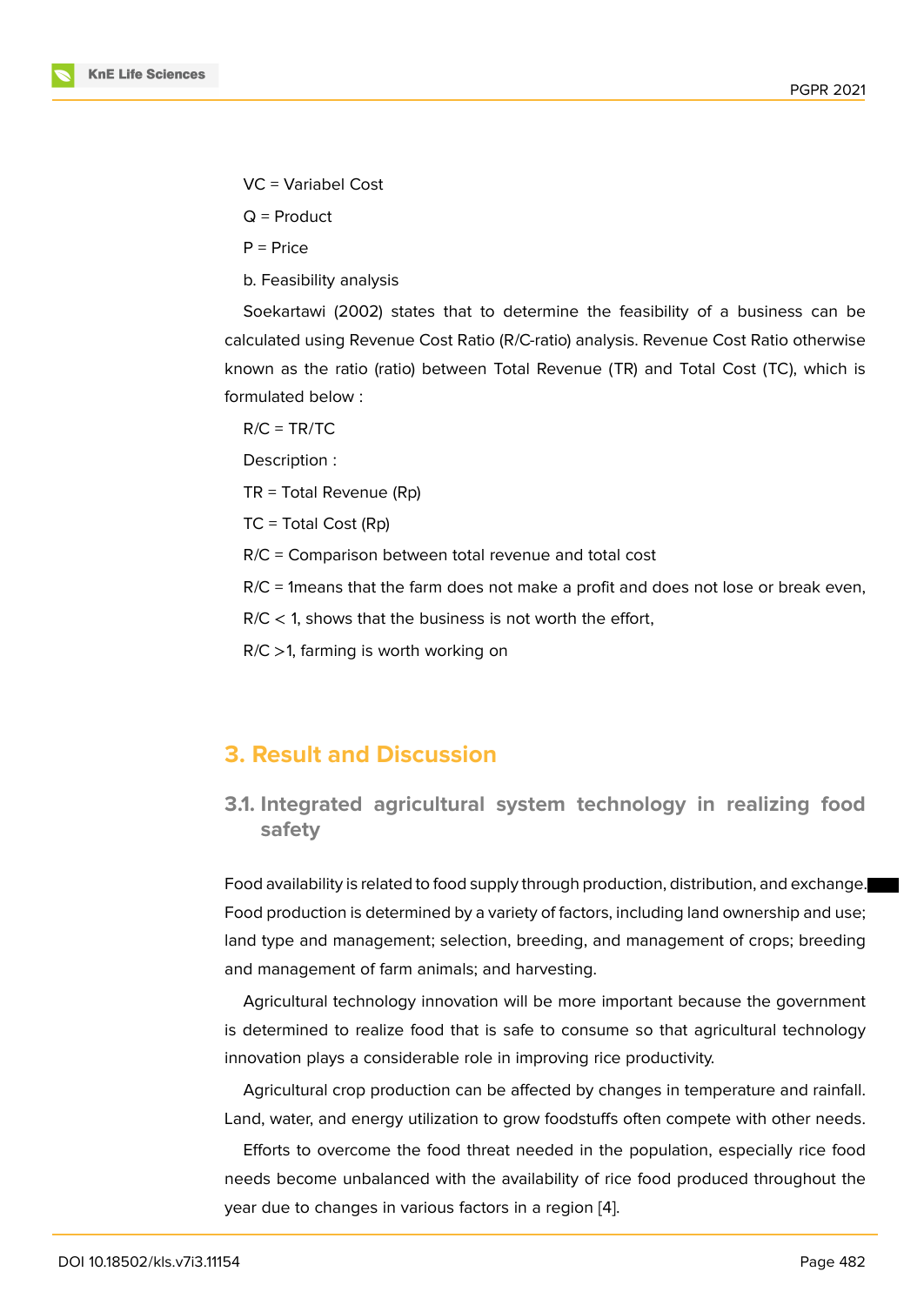Integrated rice farming technology is one of the technological innovations in the utilization of local resources in producing. Rice production and livestock production simultaneously owned by farmers are accompanied by the production of organic fertilizer from livestock waste, and animal feed from rice waste, as a production cycle with optimal utilization of waste.

## **3.2. Organic input as production innovation of crop and livestock integration**

Farmers cultivate rice using agricultural inputs that minimize chemical fertilizers. Gradually and increase the use of organic inputs. The provision of organic material-based product inputs in the form of fertilizers or pesticides is an effort to improve the component results, quantity, and quality of safe and healthy results.

Rice nutrient content is influenced by the provision of organic-based product inputs and improving post-harvest quality in terms of yield value [5] .

Rice farming inputs include seedlings, fertilizers, medicines, and labor. Rice farming production by the *Upsus* program was influenced very significantly by the area of land, labor, seeds, fertilizer KCL and medicines. There are signifi[ca](#page-6-3)nt differences in the use of organic fertilizers and urea fertilizers, while SP36 fertilizers are not significantly different in increasing rice farming production [6].

Rice farming in East *Selemadeg* District requires agricultural input as follows organic fertilizer, urea urine fertilizer on an average land area of 1ha. The use of organic fertilizer for standard rice is 2 tons per ha, but i[n o](#page-6-4)rganic rice farming in *Selemadeg Timur* District farmers can use only 1.2 tons because fertilizer production is still limited from processed cattle waste which is owned by farmers on average 2 heads. So fertilizer production is still limited. Rice production requires urea fertilizer, SP36, and KCl average with a ratio of 200kg: 135 kg and 75 KG [7] .

| Cost                      | Volume | Unit       | Price      |  |
|---------------------------|--------|------------|------------|--|
| Organic Fertilizer        | 1.200  | Кq         | 1.080.000  |  |
| Urea Fertilizer           | 50     | Кg         | 65.000.00  |  |
| Urine                     | 10     | Ltr        | 50.000     |  |
| <b>Tractor</b>            | 12     | <b>HOK</b> | 3.600.000  |  |
| Workforce                 | 70.000 | Rp/Day     | 4.716.000  |  |
| <b>Agricultural Tools</b> |        | Rp         | 155.555,56 |  |
| Sum                       |        |            | 9.666.556  |  |

Table 2: The use of rice farming inputs in east Selemadeg District.

Source : processed from primary data 2021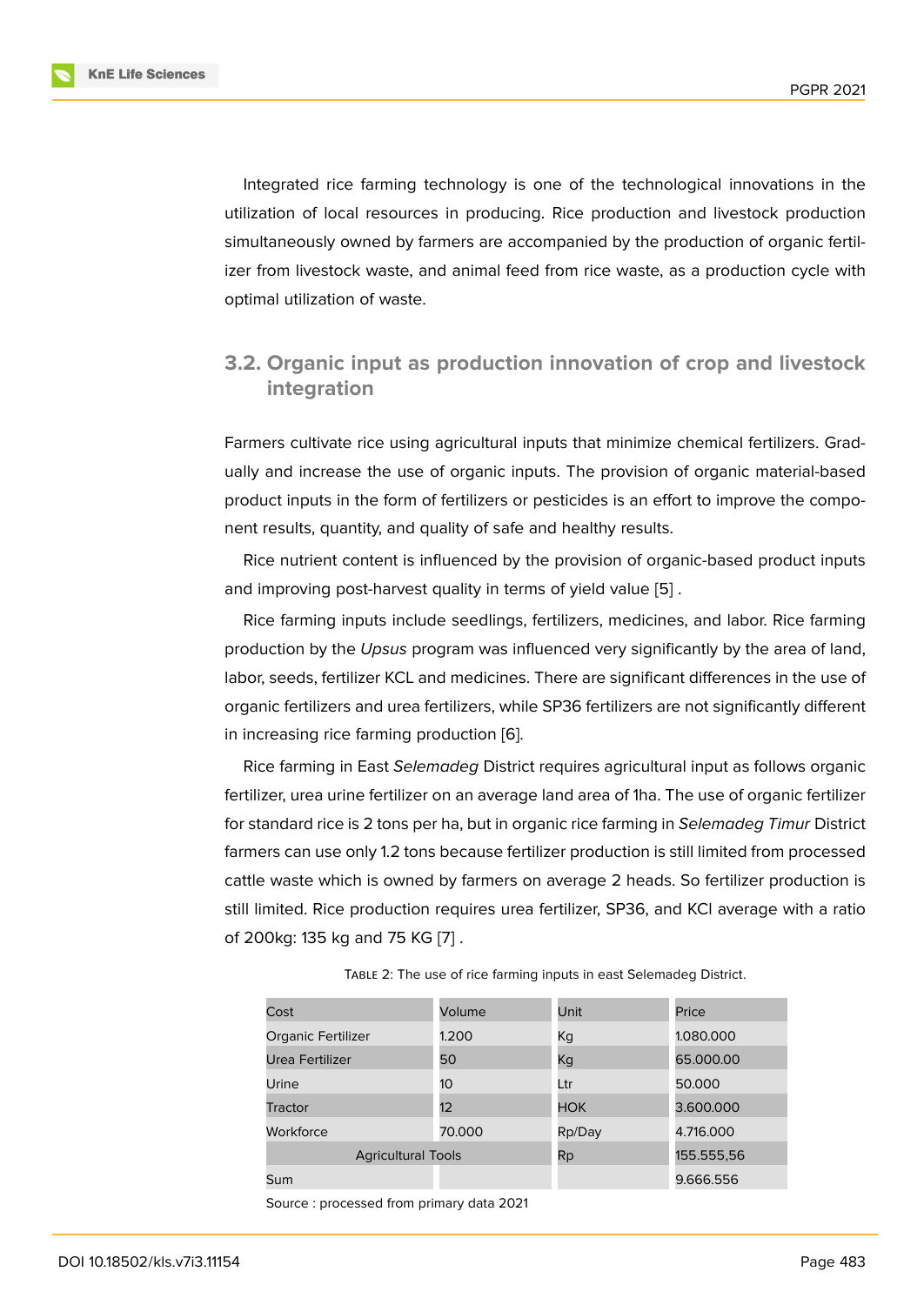### **3.3. Rice farming productivity in East Selemadeg District**

In line with rice research in *Kesesi* District, rice farming productivity is 4.7 tons/ha. Productivity is significantly influenced by land area, the number of seeds, and some which are not significantly influenced by cropping pattern systems, and the use of urea fertilizer in rice farming [8].

Rice farming in East *Selemadeg* District is only able to produce as much as 3 tons/ha, since using compost fertilizer, and reduce the dose of urea fertilizer gradually since 2014. Farmers use organic fer[til](#page-7-0)izer gradually and the price received by farmers is Rp 6,000 so the revenue obtained by farmers reaches Rp 18,000,000 in one production (four months) on the land of 1 ha. Based on the farm productivity of 3 tons/ha of harvested dry grain, it is low productivity. That is also caused by the condition of the rice fields in this area in the form of terraces so that the rice fields consist of many paths with small expenses. As well as the occurrence of pest attacks that are not fully capable of overcoming farmers only by using organic inputs.

Increased productivity requires the support of technological innovations such as increased crop index, superior varieties, use of quality and labeled seeds, OPT control, nutrient management, planting population regulation, through the improvement of planting systems, and others [9].

#### **3.4. Feasibility of rice farming using Organic inputs**

Rice farming conducted by farmers in east *Selemadeg* District is on terraced land, this leads to lower production due to a large number of rice paths in the rice fields. The use of agricultural inputs has been done by farmers but fluctuations in production are also inevitable, this encourages the need to measure the feasibility of rice farming in East *Selemadeg* District.

Based on the results of the research showed R/C obtained in rice farming with technological innovations of the integration system of Cattle Crops Bali obtained greater than 1. The revenue amounted to Rp 18,000,000 and the cost of farming amounted to Rp 9,666,556 so that the R/C value of 2 was obtained. If all production factors are issued by one unit, then the production will increase by greater than one unit. The results of the R/C analysis reached 2 (\*1), showing that rice farming is worth trying even though productivity is only 3 tons/ha. Such productivity has benefited farmers despite the low level.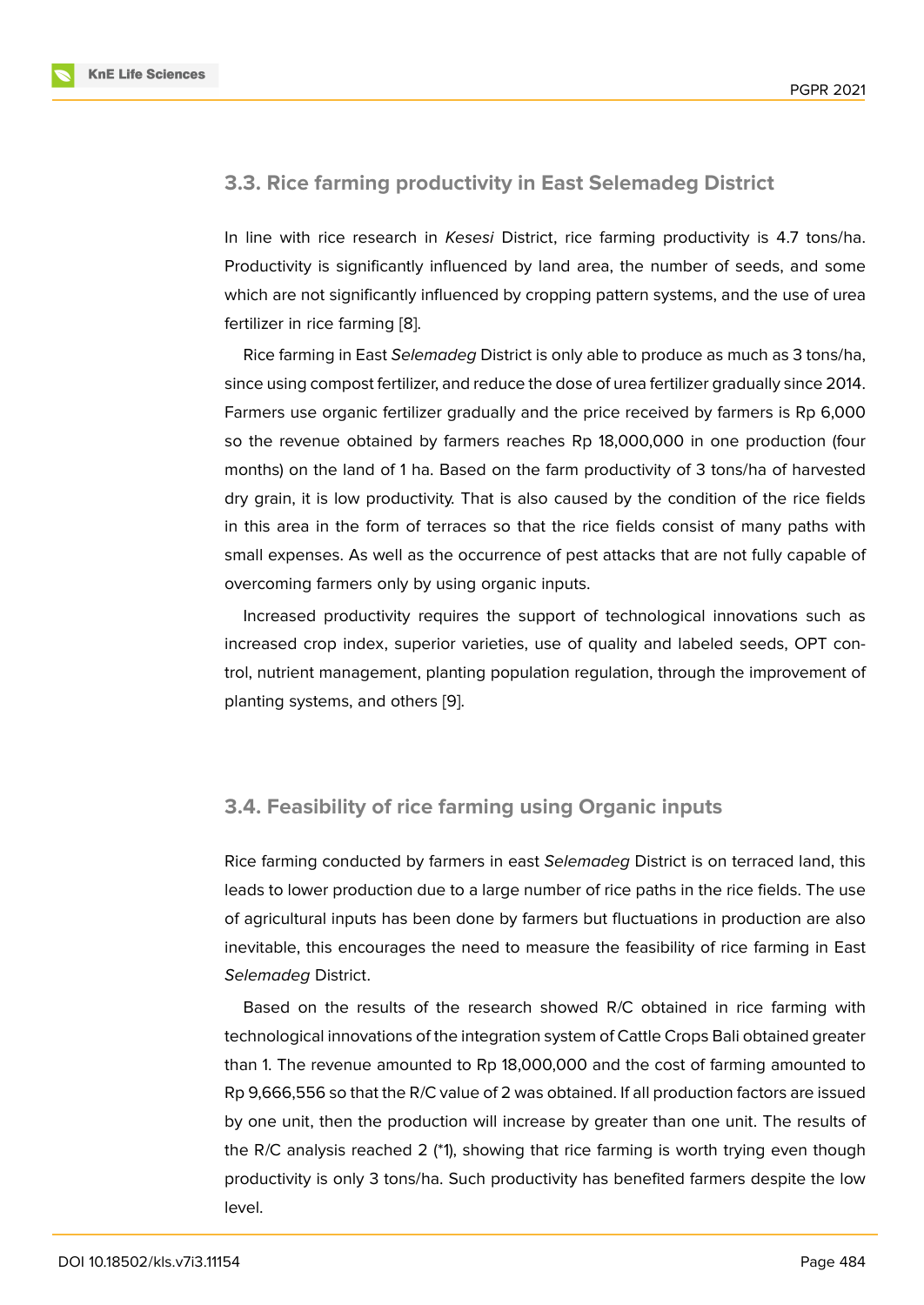Rice farming in *Pamona Puselemba* District with a planting area of 1 ha showed an R/C value of 2.62, this is due to efficient production costs causing a greater level of economic feasibility [10] .

# **4. Conclusion**

The results showed that: the use of organic inputs rice farming in East Selemadeg District is highest in labor needs, the use of tractor services, and organic fertilizer. Rice farming with the use of organic inputs is worth developing because it provides an R/C ratio value of 2.

The impact of using organic-based inputs will initially provide a decrease in production in rice farming, but it can ensure the safety of agricultural workers due to the decrease in pesticide use and provide safe food for consumption.

### **References**

- [1] Asnawi, R., & Mejaya, M. J. (2016). Analisis Keunggulan Kompetitif Ubikayu Terhadap Jagung Dan Kedelai Di Kabupaten Lampung Tengah. *Jurnal Penelitian Pertanian Tanaman Pangan*, *35*(3), 209-215.
- <span id="page-6-0"></span>[2] Priyanti, A. T. I. E. N., Inaga, B. M., Syaukat, Y., & Kuntjoro, S. U. (2007). Model Ekonomi Rumahtangga Petani Pada Sistem Integrasi Tanaman-Ternak: Konsepsi Dan Studi Empiris. *Wartazoa*, *17*(2), 61-70.
- <span id="page-6-1"></span>[3] Hadnandi, H., Kumalawati, R., & Arisanty, D. Faktor-Faktor Yang Mempengaruhi Produksi Padi Di Kecamatan Anjir Pasar Kabupaten Baritio Kuala. *Jpg (Jurnal Pendidikan Geografi)*, *5*(4).
- <span id="page-6-2"></span>[4] Kunu, P. J. (2020). Analisis Daya Dukung Lahan Pertanian Untuk Menjamin Keamanan Pangan Di Kepulauan Kei Besar Kabupaten Maluku Tenggara. *Agrologia*, Vol.*9*. No.2.. Https://Doi.Org/10.30598/Ajibt.V9i2.1162
- [5] Nurmala, T., & Pramudita, V. N. (2010). Pengaruh Pemberian Input Produk Berbasis Bahan Organik Terhadap Kuantitas Dan Kualitas Hasil Padi Sawah (Oryza Sativa) Var. Ciherang Di Dataran Medium Jatinangor. *Prosiding Pekan Serealia Nasional*..
- <span id="page-6-3"></span>[6] Apriliana, A., Nainggolan, S., & Fathoni, Z. (2018). Pengaruh Program Upaya Khusus Padi Terhadap Efiensi Teknis Usahatani Padi Sawah Di Kecamatan Pemayung Kabupaten Batanghari. *Journal Of Agribusiness And Local Wisdom*, *1*(1), 59-67.
- <span id="page-6-5"></span><span id="page-6-4"></span>[7] Sari, W. (2018). Uji Adaptasi Beberapa Varietas Unggul Baru Padi Sawah. *Agroscience*, *3*(1), 35-41.